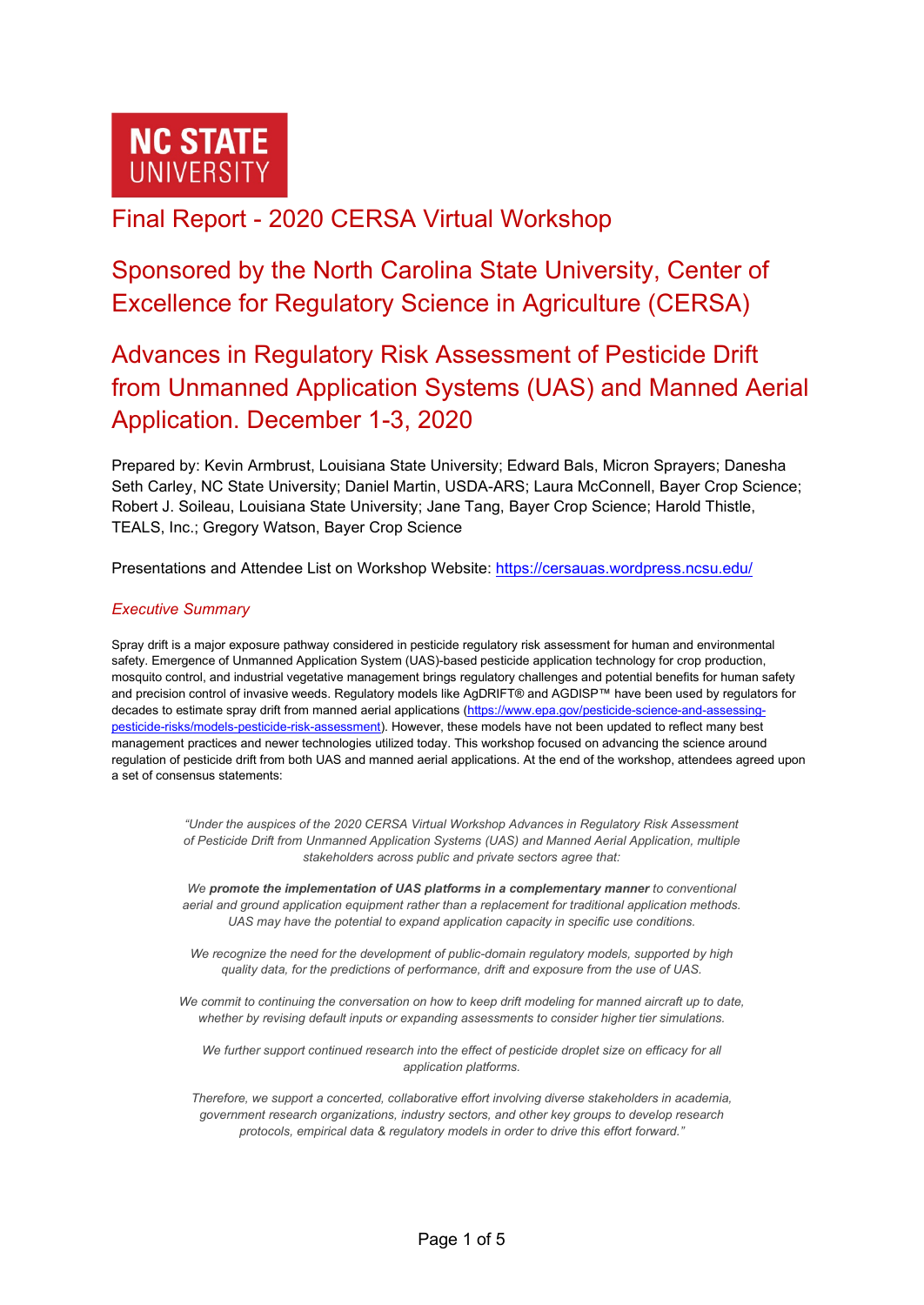# CERSA 2020 UAS Workshop Final Report

Progress towards a harmonized regulatory framework for the use of UAS will involve different teams conducting work in a variety of areas. Communication and collaboration between groups such as the OECD Working Party on Pesticides Drone / UAV Subgroup will be required to avoid duplication of efforts.

It is likely that formation of a formal Industry Taskforce will be required to pool resources needed to fund the detailed studies required for regulatory assessments and to support development of publicly available spray drift and exposure models needed by regulators.

CERSA can continue to provide a forum for multi-stakeholder engagement on the topic of UAS regulation in the following ways.

- 1. In the short term, establish a multi-stakeholder working group for improving and modernizing drift modeling for manned aircraft to keep modeling up to date.
- 2. Facilitate discussions on potential modeling approaches for UAS.
- 3. Provide a forum for dissemination and feedback on the work of the Industry Task Group and OECD Working Party on Pesticides Drone / UAV Subgroup.

## *Overview of Workshop Discussions*

## 1. What are the Potential Benefits for Broad Acre, Minor Use, and Industrial Applications?

Areas of Consensus where UAS brings potential benefits:

- Current UAS spray platforms have limited utility for broad acre use apart from spot and small acreage applications within broad acre situations. Future UAS with larger payloads and endurance have potential in this area, though these are likely to be fixed-wing platforms.
- UAS platforms have key advantages over conventional application techniques in inaccessible areas. As ground vehicles and operators on foot would not have to travel along the ground to reach these locations, there is the potential for lower environmental impact as well as benefits for operator safety. Specific applications where handheld applications and/or hard to access areas mentioned were:
	- o Industrial vegetation management (e.g., herbicide treatments along oil and gas pipelines)
	- o Vector control operations
	- o Applications currently using abseiling or helicopter-mounted knapsack operators (e.g., invasive plant management)
- The potential for increased application precision via UAS was raised, mitigating drift and potentially reducing environmental loading when compared to conventional application equipment. Part of this discussion acknowledged the need for improved sensing, detection, and control technologies to realize this increased precision.
- UAS may have advantages in comparison to Multi-Purpose Vehicles currently used for railway weed control.

Topics where more discussion, information, or research is required:

- Use of UAS for herbicide resistance management was discussed and a better understanding of the benefit of UAS application on resistance management is needed.
- Potential of using UAS to increase application precision is acknowledged. However, not many data exist in this area.
- More information is needed on the economic benefits of UAS application, i.e., reduced labor and time requirements, for Vegetative Management applications.
- Potential benefits of downwash from UAS in terms of in-canopy deposition for dense crops.
- Potential biosecurity applications in urban environments, e.g., disinfection of sports arenas. Further work is needed to look at the efficacy of these applications as, like other applications, there remain many unknowns.

## 2. What Types of Uses May be of Most Interest to Growers and Where Can Conventional and UAS Technologies be Used Together?

Areas of discussion on areas where UAS may be of interest to growers:

- UAS may bring benefit for applications in areas difficult to access with conventional equipment. For example, in areas around power lines or muddy fields, UAS may be a companion technology to conventional application systems.
- If UAS platforms demonstrate lower drift exposure than conventional application systems potentially smaller infield buffer zones could be required for UAS platforms.
- Applications at boundaries, fence lines, railways and easements were also discussed as potentially interesting areas for UAS application.
- Airblast orchard treatments were raised as a potential for combination treatment. It was envisaged that this would involve turning off the top nozzles of airblast sprayers (mitigating drift risk) and using the UAS, with its downwash, to treat the tops of canopies. However, more studies are needed to examine the feasibility of this approach from an economic and drift mitigation perspective.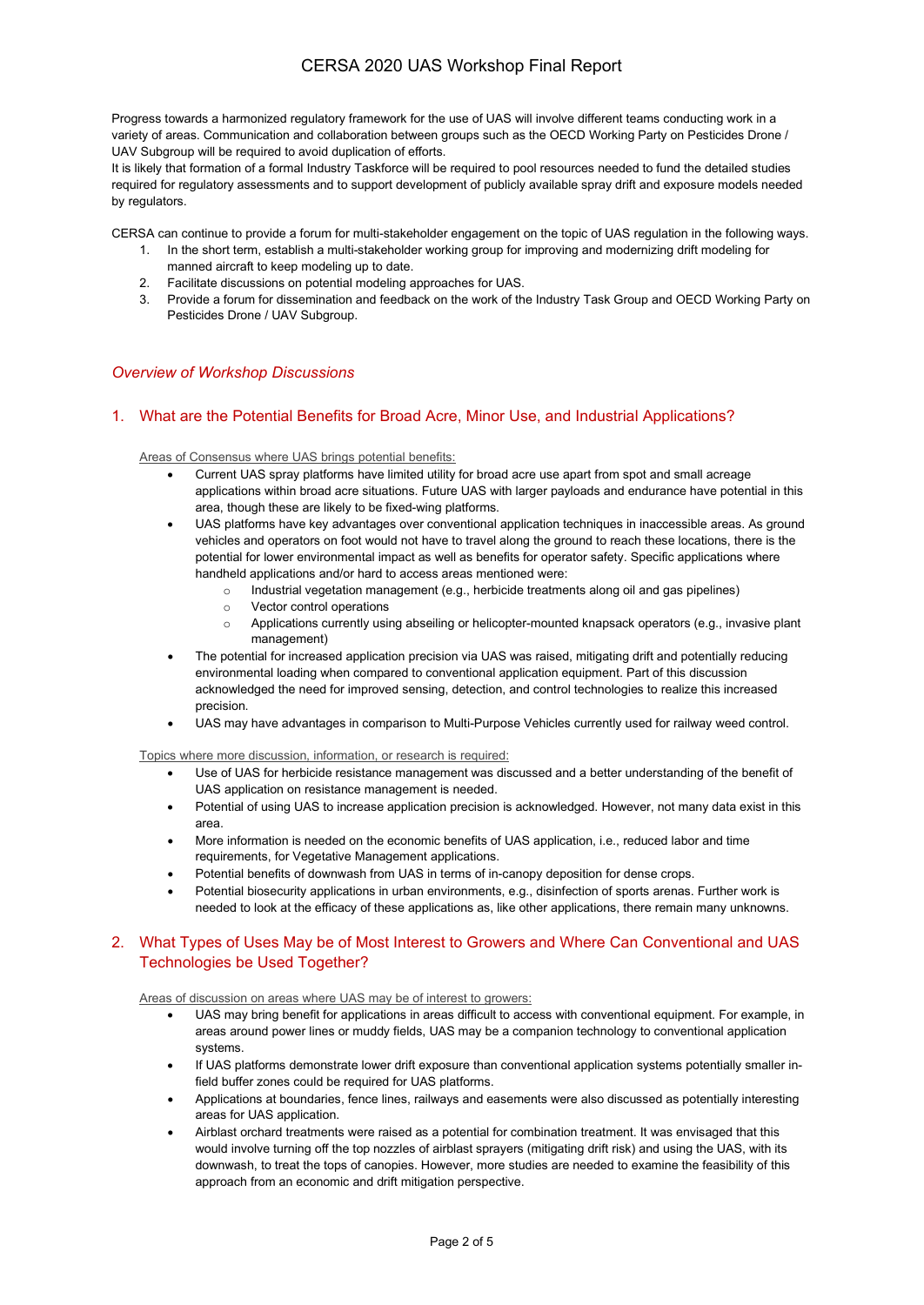- The potential of UAS as a route to professionalization of spray application in countries with small holder farmers was also discussed. Development of contractor-based spraying services could deliver both conventional and UAS applications allowing for application by trained operators, potentially decreasing operator exposure, environmental contamination and reducing the risk of misapplication of products. However, more studies are needed to understand UAS operator exposure.
- Pollinator protection via night-time UAS applications were discussed. It was pointed out that this application method is not unique to UAS.
- There was also some discussion surrounding the possibility of reduced labor costs with UAS. This was highlighted as a key benefit in rural China, where a rapidly aging agricultural workforce has led to the promotion of UAS, attracting younger workers to agriculture. Economic analysis needs to be performed.
- Public health/ vector control treatments were pointed out as another area where UAS have potential as a companion technology, with the ability to treat smaller areas economically.

## 3. What is the Path Forward for a Publicly Available Mechanistic Regulatory Model for Spray Drift from UAS? Are There Existing Models That Can be Used in the Short Term?

#### Proposed Path Forward

- 1. Create a working group of stakeholders. This group will initially identify and undertake information collection/ systematic review of existing data and identify knowledge gaps. (It is noted that the OECD Working Party on Pesticides Drone / UAV Subgroup has already conducted a review of existing data).
- 2. A conceptual model should be developed based on regulatory needs. This will need to involve good communication with regulatory agencies to both evaluate the conceptual model and to assess any data generation needs.
- 3. Generation of high-quality field data. Possibility of some wind tunnel work to support data collection- though needs discussion.
- 4. Validation of empirical/ regulatory model, scientific reviews, and public comments.
- 5. Model implementation in regulatory processes.

#### Available Supports and Tools

- Existing drift measurement protocols and guidelines (from ISO, SETAC Draw, EPA) can be used or adapted for use in data generation. It is vital to have an agreed protocol in place for any data generation, to allow comparison of data from a variety of trials.
- Open communication and collaboration amongst stakeholders is an integral part of any efforts going forward. This is through workshops as well as more formal groups such as the OECD Working Party on Pesticides Drone / UAV Subgroup.

#### Potential Hurdles/ Challenges

- AGDISP Pro is now available (from Mount Rose Scientific, developed by Continuum Dynamics). It incorporates the CHARM model for multi-rotor aircraft, but it is a commercial product and as such its source code is not available. This makes it non-desirable for regulatory use as transparent and publicly available models are a necessity.
- Any model requires validation and continued improvements. From prior knowledge of similar efforts undertaken by the Spray Drift Task Force, this task is very resource intensive.
- Harmonizing any new regulatory models among regulatory authorities would be desirable but may be difficult due to the different routes taken by different regulatory bodies.
- Many questions remain on the characteristics of UAS, with many of these not having simple answers, e.g., the interaction of vortices from multi-rotor UAVs with their wakes under a variety of configurations and different operational conditions still requires study.
- Although existing models like AGDISP™ are a good foundation, there is a need to review basic assumptions underlying them as some of these are seen to be possibly overly simplistic. Parts of the AGDISP™ model still reflect computer hardware limitations at the time of its initial development.
- There was also discussion that the existing model platform and approaches for ground and aerial applications should be the basis of the UAS model.
- Garnering agreement on standard protocols and UAS platforms will present difficulties, as there will certainly be different viewpoints on the best route to take for any data collection. The need for a 'benchmark' UAS platform for comparisons between different systems was raised but further discussions are needed to determine the configuration of a benchmark system for regulatory acceptance.
- The lack of operator exposure data to date surrounding UAS is a concern as trials and generation of this data is resource intensive. However, this may be covered (at least in part) by existing exposure assessment methodologies.
- While there are existing data on UAS application, it is unclear how useful it would be for any model development. Concerns exist over the quality of data collected to date. Many of the experiments were not designed for drift assessments and may have limited utility. The lack of standard testing protocols for UAS makes comparing different existing data sets difficult.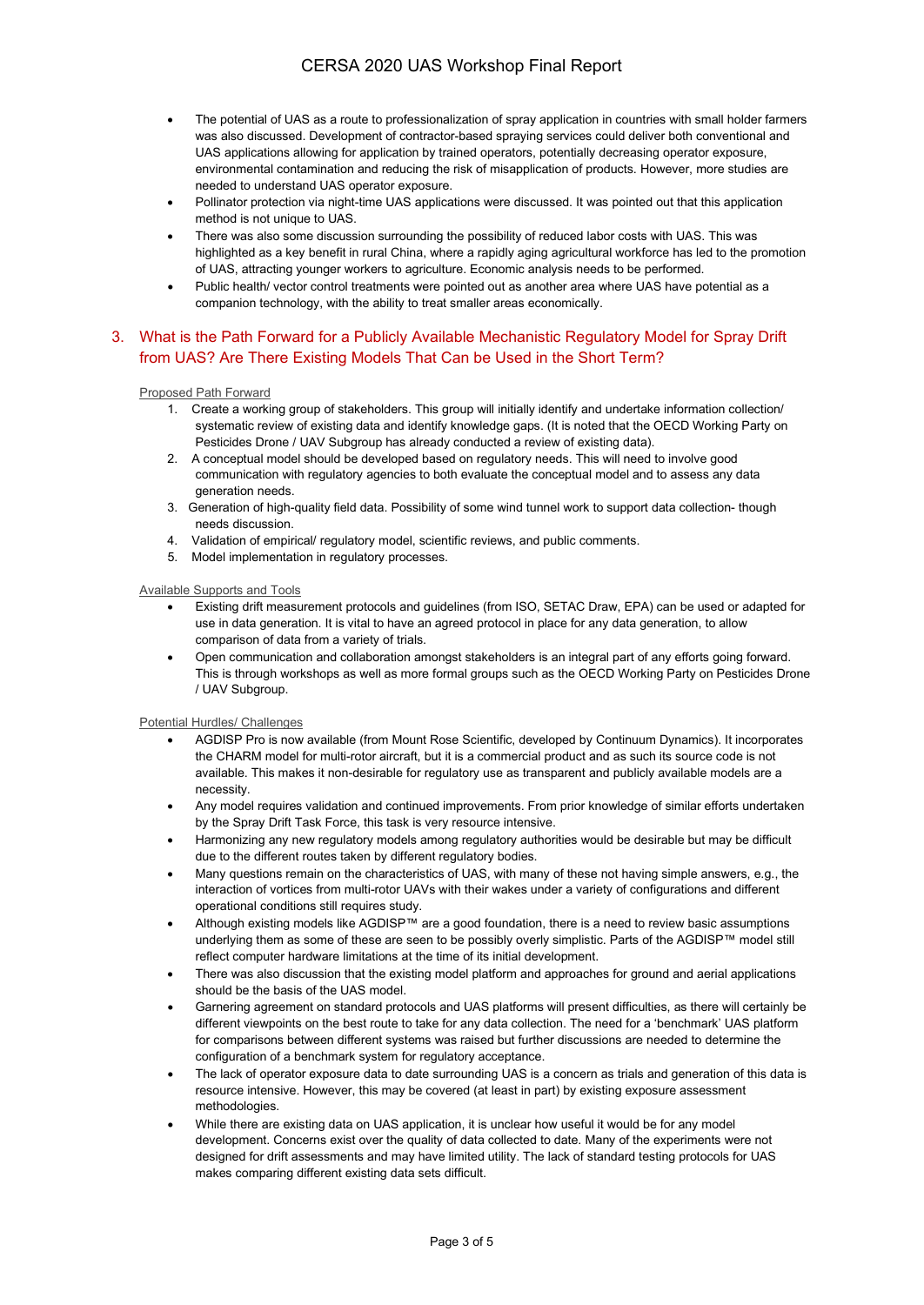## 4. What is the Path Forward for an Improved/ Modernized Approach to Model Spray Drift from Manned Aerial Applications? How can AgDrift® and AGDISP™ be Updated to Incorporate Advancements in Manned Aerial Application Technologies?

#### Proposed Path Forward

- 1. Establish an expert working group under auspices of CERSA including representatives from US EPA, PMRA, NAAA, CAAA and modeling experts to improve/modernize approach to model spray drift from manned aerial applications.
- 2. In the short term, expert working group to evaluate AgDrift and AGDISP default input parameters (e.g. aircraft type, surface roughness and atmospheric stability) and recommend changes to reflect advancements in manned aerial application technologies.
- 3. Expert working group to develop a longer-term approach (e.g. probabilistic exposure consideration of wind speed and direction, Multiple Application Assessment Method in the models, impact of adjuvant and tank mix on droplet sizes) to modernize spray drift modeling of manned aerial applications.
- 4. Results to be presented during follow-up UAS workshop in 2022.

#### Available Supports/ Tools

- Open dialogue already exists between NAAA, registrants and regulators.
- FAA aircraft registration website exists which includes types of aircraft available, which could inform any updates required to aerial platform databases used in models.
- Further model development should be built on the existing model(s), although it was recognized that certain assumptions may be over-simplifications and may need to be modified.

#### Potential Hurdles/ Challenges

- Different requirements for different regulatory agencies were discussed. For example, Canada requires efficacy data but does not dictate droplet size.
- Lack of supporting data for improving modelling approaches from manned aerial applications. Any field trials are resource intensive and so further discussion is required on exactly what additional data are required, and how to collect this.
- Any improved models would require flexibility for tank mixes and incorporate effects of adjuvants on droplet size.
- The database used in the current regulatory models is out of date and needs to be maintained.
- Moving to a probabilistic modeling approach to consider wind speed and direction would be resource intensive.

## 5. What are the Highest Priority Regulatory Data Gaps with Respect to Off-Target Drift, Efficacy, Crop Residue and Occupational Exposure?

Data on off-target drift, crop residue, occupational exposure, and efficacy are required by regulators for an overall better understanding of UAS technologies and for policy development as a further step. The order of priority discussed in the workshop was off-target drift > crop residue > operational exposure > efficacy for collaborative efforts. It should be noticed that the priority ranking was based on current understanding of the technology, and it is subject to change as more data and research findings become available.

#### Areas of Consensus on Data Gaps

**Drift** 

- Off-target drift was one of the highest priority data gaps. Reliable data on drift profiles of UAS are not currently available.
- Standard protocols for data collection are required. Protocols in development in ISO, SETAC DRAW, and EPA drift study guidelines may be useful.
- Generation of drift data for development of a model will require selection of a limited number of UAS platforms/ designs.
- There may also be the need for specifying a defined benchmark UAS system for comparison purposes.
- Comparison of UAS drift profiles with other application methods is needed.
- Questions exist regarding the effects of rotor wash, ground bounce and canopy mixing of sprays.
- The effect of adjuvants/ tank mixes for claims on labels (e.g., drift reduction) is a complex issue and is lower priority than other regulatory data gaps.

#### **Efficacy**

• The generation of efficacy data will likely be in the hands of the registrant community, whether this data is required to add UAS application language to product labels (e.g., submission for review to regulatory authorities as required by PMRA or for public health pest claims by EPA) or to assure that recommendations and label directions are valid (e.g., avoid litigation or user lack of efficacy claims).